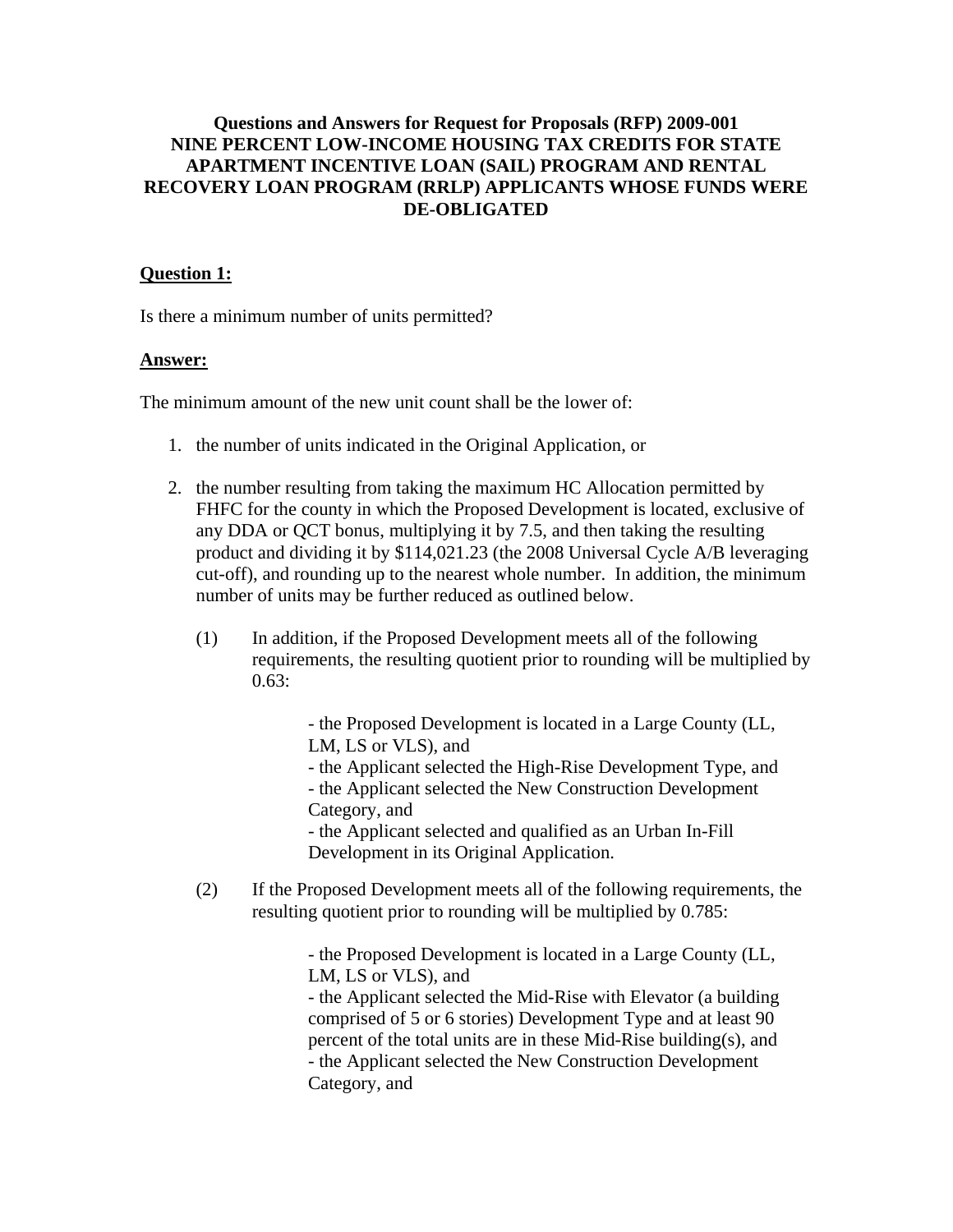- the Applicant selected and qualified as an Urban In-Fill Development in its Original Application.

The Proposed Development may exceed the minimum number of units, however, a Proposed Development with a Elderly Demographic Commitment must not exceed the maximum number of units.

For purposes of clarification, Section Six, Part A.4. of the RFP has been renumbered.

### **Question 2**:

What is the maximum number of units permitted?

#### **Answer:**

There is a maximum new unit count for Proposed Developments with the Elderly Demographic Category:

- (1) Proposed Developments located in Broward County or Miami-Dade County are limited to a total of 200 units; and
- (2) Proposed Developments located in all other counties are limited to a total of 160 units.

There is no maximum number of units for Proposed Developments with the Family Demographic Category.

# **Question 3:**

Clarify the differences between the criteria listed in the RFP and those listed in the 5/15 Guidelines pertaining to S-1 applicants, to make sure that everyone understands that the criteria listed in the 5/15 Guidelines only apply to S-1"B" deals who are asking for 9% credits and TCAP \$ (in particular, Location A, "shovel ready" criteria, etc.).

#### **Answer:**

The information contained in the May 15, 2009 Guidelines does not pertain to RFP 2009- 01, as there is no funding from the American Recovery and Reinvestment Act of 2009 (ARRA) involved with this RFP. The information contained in the Guidelines pertains to future RFPs.

# **Question 4:**

Clarify that S-1 "A" deals, in underwriting phase, need only to be concerned with impact on Guarantee Fund deals within 5 miles or within primary market, and do not need to be